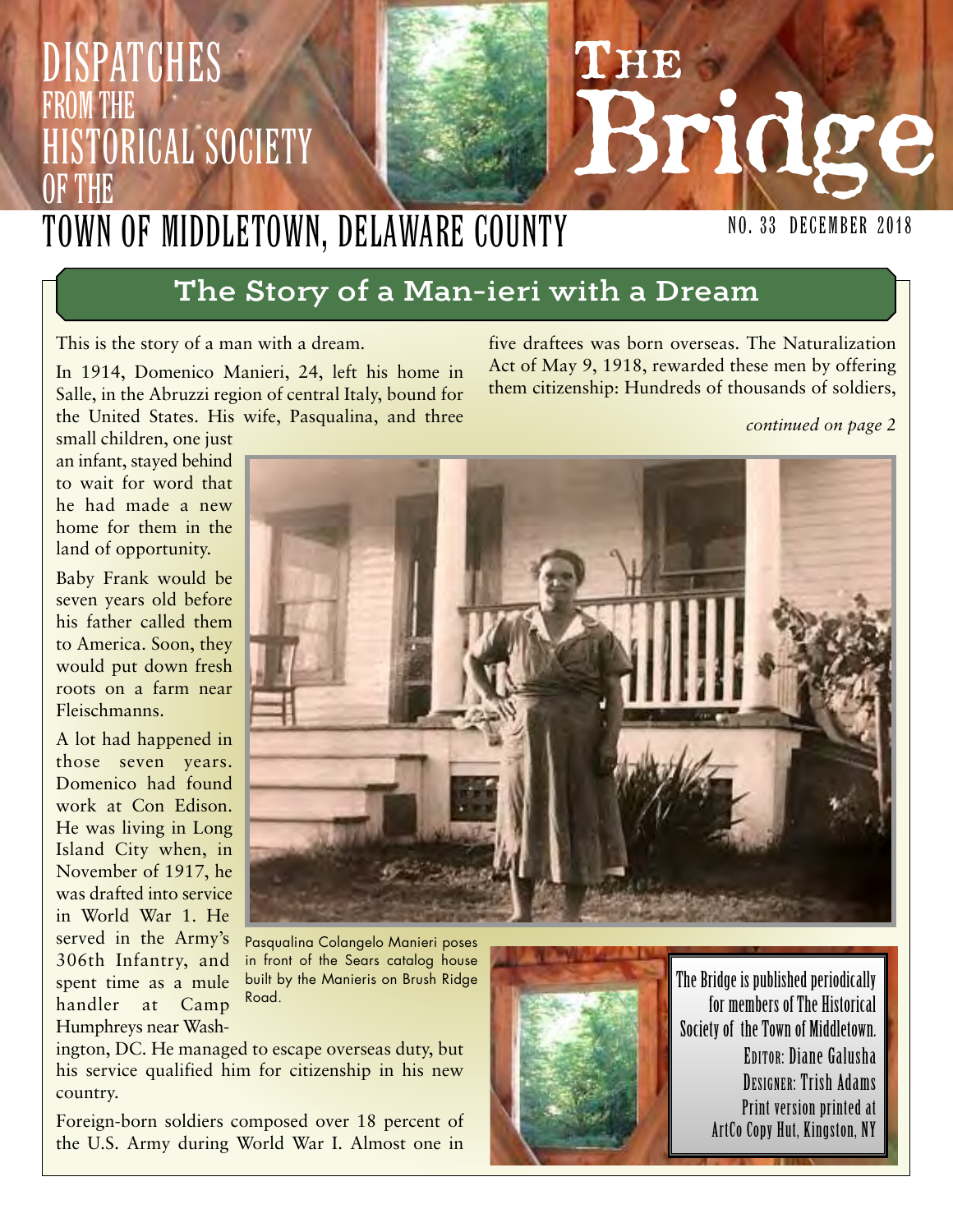#### *continued from page 1*

sailors, and marines took advantage of this opportunity. (One, Italian-born Christiano Rigoni of nearby Vega, died of pneumonia in France before he was able to claim his reward. He is buried there in the St. Mihiel American Cemetery.)

Grandson Bob Salerni said after Domenico was discharged from the Army in 1918 (a century ago!), he and two friends, fellow farmers from Salle, saw an ad in a newspaper for a farm for sale in the Catskills. They apparently pooled their money and bought the Lasher farm in Townsend Hollow, on Brush Ridge Road, where in 1920, the census shows Domenico, now 30 years old, a 'partner' on the dairy farm with Ralph Ruffini, 27, fellow Italian immigrant who'd been naturalized in 1916. The household also consisted of Ralph's wife Mary, and their three children under the age of five.

Within a year, Pasqualina and the Manieri children – Lucy, Augustine and Frank – had arrived from Italy. They lived in Queens for a time, where Pasqualina worked in a silk mill. Domenico bought out his partner(s) and the Manieris moved to the farm. In July of 1922, a fourth child, Antonio, was born, but died of diphtheria, and in 1924 the last child, Helen joined the family. She was a US citizen by birth; her mother and siblings would become 'derivative citizens' by virtue of Domenico's military reward.

Domenico, who had only reached the fourth grade in school, could speak English well enough, but he could not read or write. Still, he knew how to work. In 1940, at age 49, he reported to the census taker that he had worked 70 hours the previous week and labored 52 weeks in 1939. But he owned the farm and with help from Pasqualina, his two strong sons and his daughters, the Townsend Hollow farm had become a productive dairy and a major cauliflower producer.

The Manieris lived for a time in the original farmhouse on the property but in the 1930s had a Sears Roebuck kit house built down the road. Related grandson Michael DiBenedetto, "In the late 1930s, they built an addition on the barn that is still there today. It was quite a marvel as it had no beams other than for floor joists." Daughter Lucy had married Guerino Salerni of Astoria, who was also an immigrant from Salle and had become an architect. Guerino designed the structure.

"He actually made a scale model to show the builders how to do the sides and roof just using just 1"x8" or 2"x6" boards. They moved the silo in one piece. They also had set up a saw mill to cut all the lumber themselves from hemlocks on the farm," Mike explained.

Domenico (known as Dominick) worked the farm till he was well into his 70s. He retired from farming in 1969 and passed away in 1973, nearly 20 years after his wife. They left a wide circle of descendants, including the local DiBenedetto clan – daughter Helen married Dante DiBenedetto, himself an Italian immigrant, who proudly presides over a family of seven children, 17 grandchildren and nine great-grandchildren. passed away in 1973, nearly 20 y<br>passed away in 1973, nearly 20 y<br>They left a wide circle of des<br>the local DiBenedetto clan – daugh<br>Dante DiBenedetto, himself an Ital<br>proudly presides over a family of se<br>andchildren and ni



### "Pork" of a different sort

I remember Grandpa telling me that they had seen advertisements in some catalog for guinea pigs. They had no idea what they were, but they were pigs and were pretty inexpensive so he ordered some. They built an area to keep them, and he took the truck down to the train station in Fleischmanns when they came in and backed up to the dock to load his pigs. He was pretty shocked when they handed him a box with his pigs.

— Michael DiBenedetto

**HSM EXECUTIVE COMMITTEE**<br>Diane Galusha, PRESIDENT Tina Greene, VICE PRESIDENT Marilyn Pitetti, TREASURER Tina Greene, VICE PRESIDENT Amy Taylor, SECRETARY TRUSTEES: Bill Blish, Shirley Davis, Henry Friedman,

Agnes Laub, Pat Moore, Barbara Moses, Anne Sanford

www.mtownhistory.org history@catskill.net Find us on Facebook!

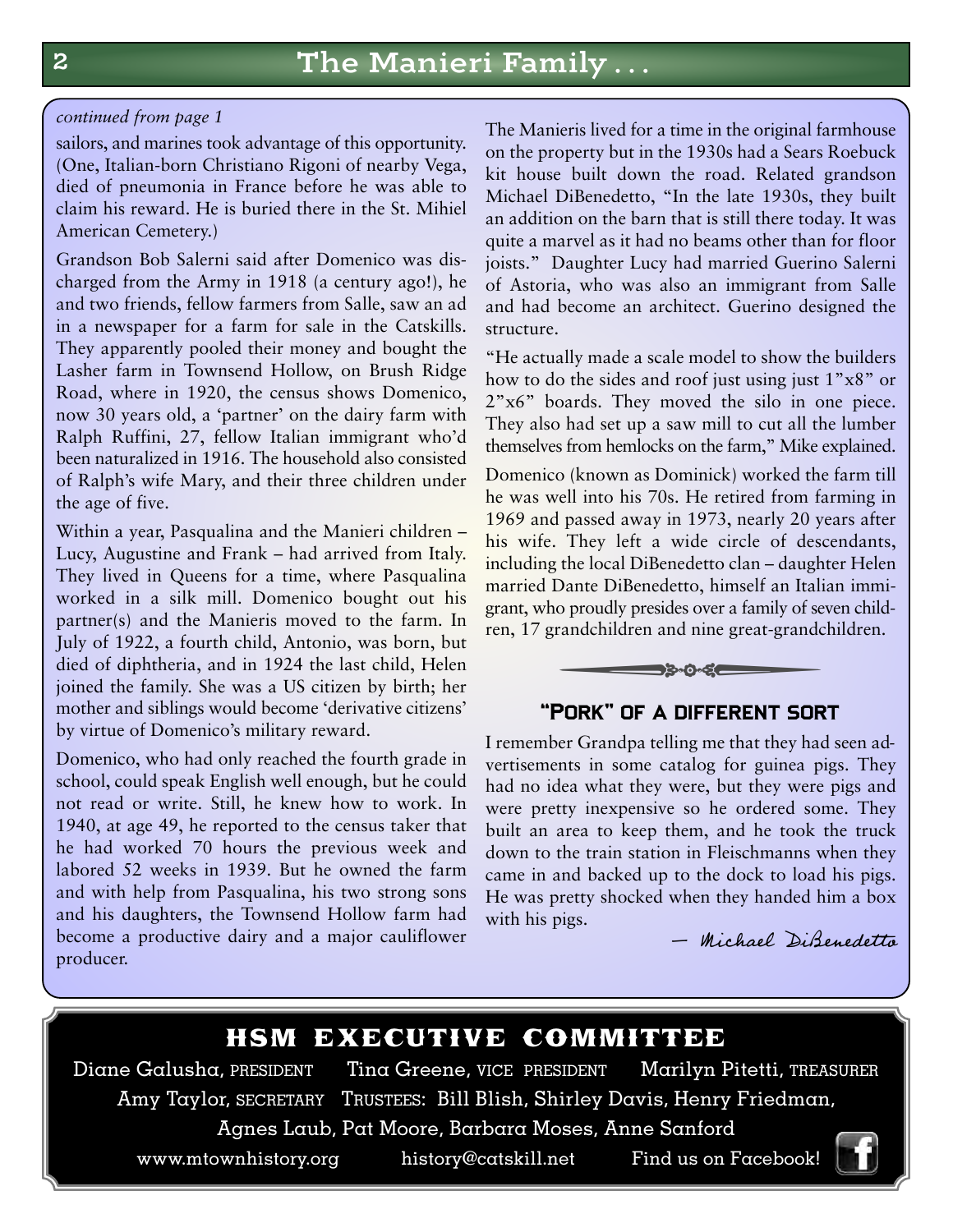# A Catskill Legacy 3

The family built an addition to the barn, designed by Lucy Manieri's husband, Guerino Salerni, in the late 1930s.

Below: A huge field of cauliflower represented endless work for the Manieri family on Brush Ridge Road. Looking east toward Monka Hill and the Grand Hotel (not visible), I. to r. Dominick Manieri and sons Frank and Augustine pose with a bumper .<br>crop.



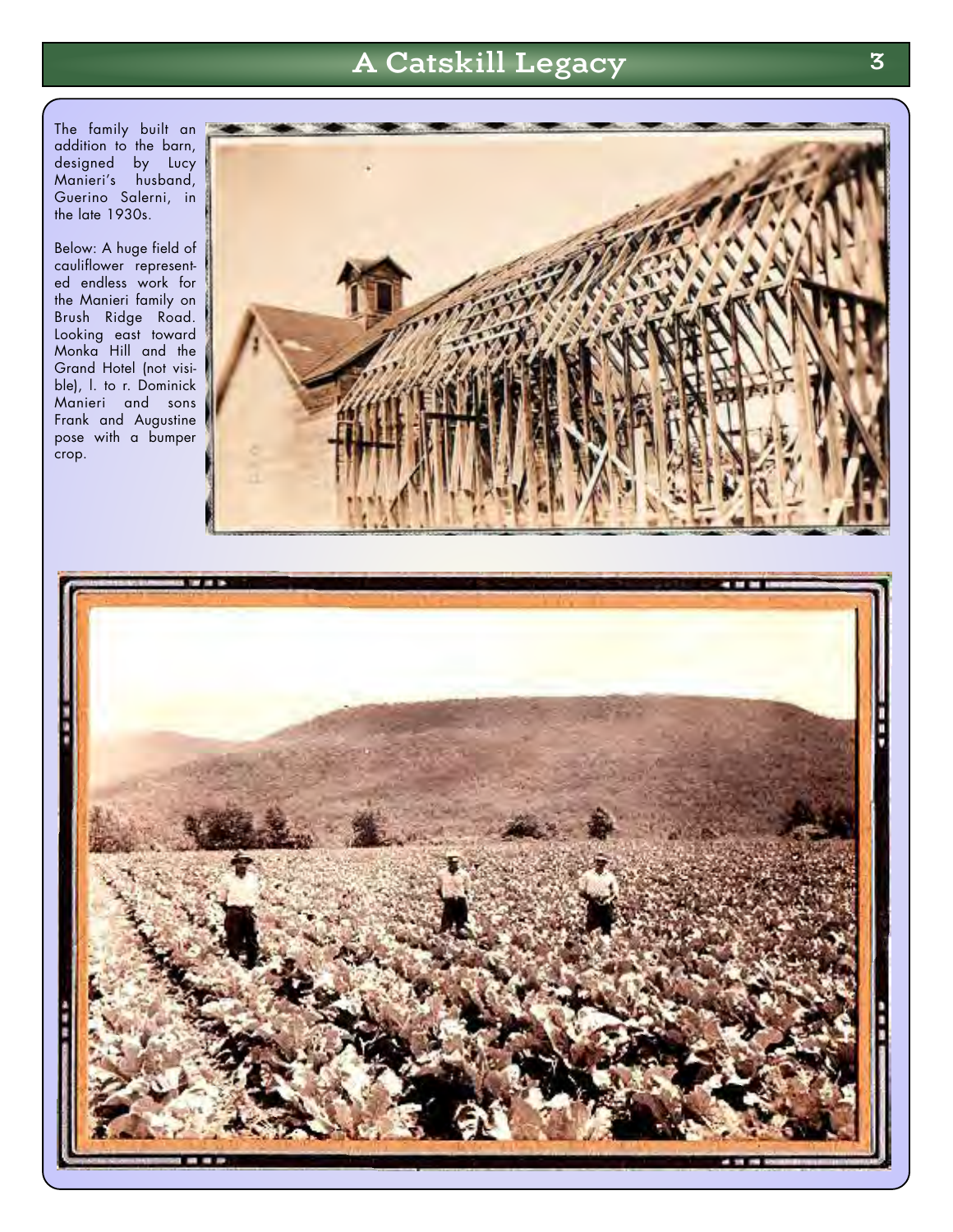# <sup>4</sup> MURDER at Pakatakan

The American Revolution is usually recalled as a patriotic uprising of colonial citizens who banded together to toss off the yoke of British domination to become a free and independent nation, the United States of America.

However, the conflict was far from cut-and-dried, usand-them, black-and-white. Indians – but not all of them – sided with the British to prevent further incursion of European settlement on their lands. Many settlers, too, opposed the Revolution, fearing anarchy and dispossession. These loyalists, ('Tories') lived beside 'Patriots' with whom they had created communities on the New York frontier. As in all wars, there were people who took advantage of chaos and uncertainty to steal, cheat and settle old grudges. And people on both sides spied and ratted on their neighbors.

Pakatakan, what is now the Arkville-Margaretville area along the East Branch of the Delaware River, was a settlement of some 40 families – Yaples, Hendricks, Sluyter, Dumond, Barrows, Burger, Kittle, VanWagoners and

out by British officer John Butler. Such deceit could allow them to identify who to take prisoner and/or to confiscate their possessions." They were unaware that colleague Cantine was evacuating people from Pakatakan, or that there were friendly patriot 'spies' among them, including Harmonus Dumond.

On August 26, 1778, Harmonus and his neighbor John Barrow, had lagged behind the evacuees to collect family possessions. Dumond was driving a team of horses with a heavily loaded wagon, and Barrows followed on horseback while leading a second animal. Stopped and questioned by the non-uniformed scouting party, it is thought that the pair, believing the horsemen to be Loyalists, proclaimed their own loyalty to the crown. They thought it would save their skins.

Instead, they were promptly arrested and put aboard one horse, under the guard of several militiamen while the rest of the detail headed east. The captives apparently tried to escape. Harmonus was shot by the militia guard

others. Some had arrived in the mid-1760s. By the tense summer of 1778, they were wracked by suspicion, and feared for their safety and their future.

Iroquois raiding parties led by Joseph Brandt and bolstered by British troops and Tories, were burning settlements throughout central New York, confiscating crops and cattle, killing inhabi-



tants and kidnapping women and children who were often marched all the way to Fort Niagara in Ontario to be held for ransom or adoption into Indian families.

In August 1778, Gov. George Clinton ordered residents of Pakatakan to move to the Hudson Valley area where they could more easily be protected. Major John Cantine of the Ulster County Militia dispatched men to guard the settlers as they traveled east, to Fort Shandaken.

Meanwhile, on August 24, a contingent of about 60 Continental (patriot) soldiers and Schoharie County militia was ordered on a scouting mission to Pakatakan, where several known Tories lived. Explains historian/author Charles Yaple, their leaders, Capt. Thomas Posey and Capt. Alexander Harper, "decided to play a mind game (and) pretended they were leading a Loyalist force sent and was mortally wounded. Barrows eluded pursuers, perhaps by running up Dry Brook and over the mountain.

Dumond was carried to the nearby VanWagonen house (believed to be the site of today's Erpf House in Arkville) where he died. According to depositions taken during the subsequent investigation of this incident, four unidentified men then accosted Dumond on his deathbed, strip-

ping him of his boots, belt buckle and hat and stealing three horses and other property of the VanWagenens.

Harmonus Dumond was buried the next day by returning militia, including John Keator of Roxbury who told of the incident in his Revolutionary War pension application. But he did not say where Dumond was buried, and his gravesite remains a mystery to this day.

No one was ever punished for this death by 'friendly fire.'

*For much more about this episode and the destruction of Pakatakan a few weeks later, consult* **Jacob's Land: Revolutionary War Soldiers, Schemers, Scoundrels and the Settling of New York's Frontier***, by Charles Yaple. Original records are included in a special appendix, with research contributed by Robert Rowe.*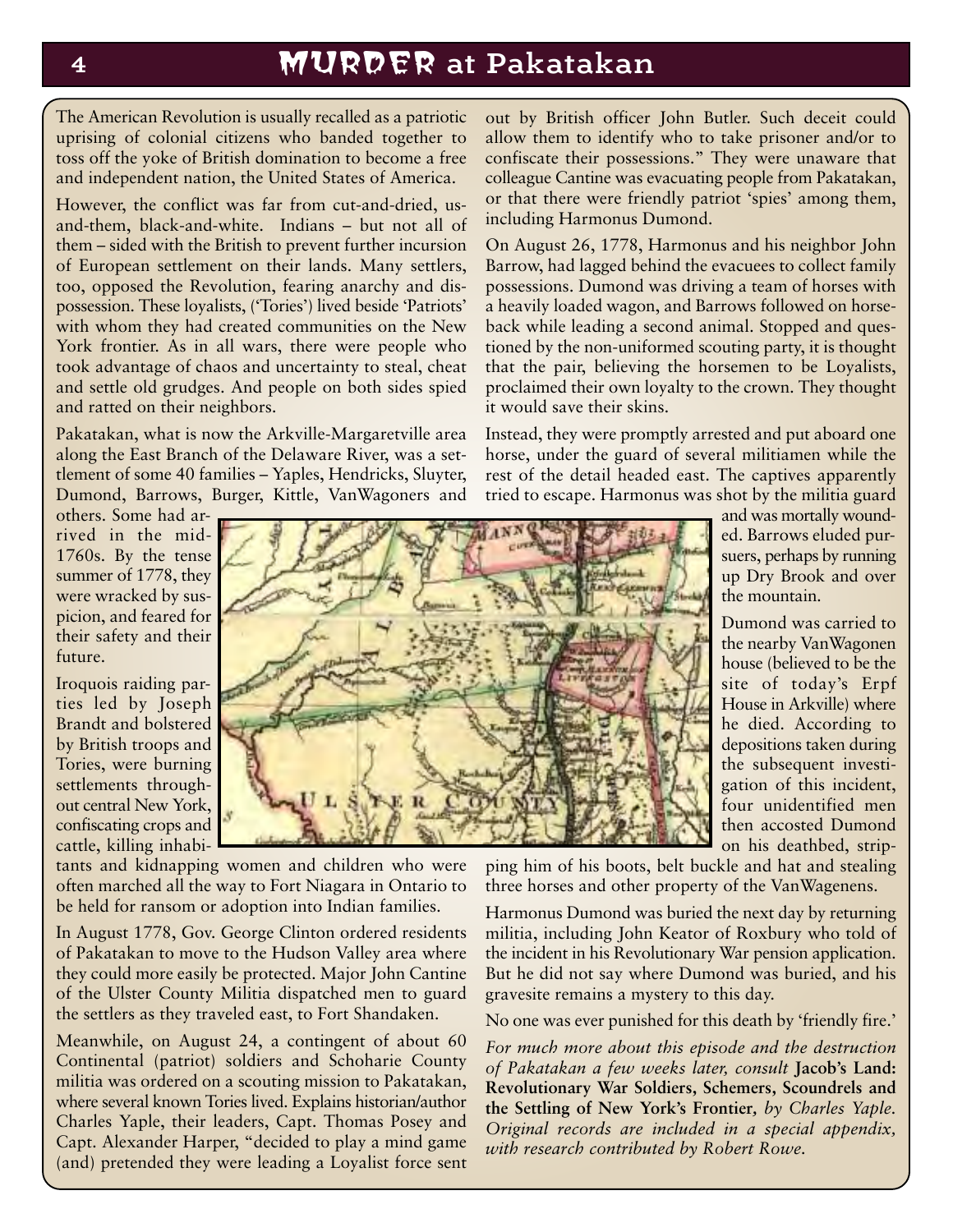## Clearing Fallow 5

*The following description of clearing land in the mid-19th century is from the memoir of Verner Marks, "The Early Families of the Millbrook Valley," as told to his daughter, Millicent Marks Buerge in 1965, one year before Verner passed away at the age of 91. Born in 1875, Verner was the son of Edgar and Sarah Baker Marks. He married Harriet Kelly in 1901 and they raised three daughters, Sarah, Millicent and Ruth on the fam-*



*ily farm in the Town of Hardenburgh, where Verner served as town clerk for many years. A copy of the typescript memoir is preserved in the HSM archives.*

In the winter, father was always cutting down trees, or "clearing fallow" as it was called. Then, in the summer time, between sapping and haying, when he was not peeling bark, he cut the small brush, called underbrushing, while the leaves were on. He left these spread out on the ground to ensure a clear burn up of everything but the big logs. When cutting the big trees in the winter he would chop them into logs which a team of oxen or horses could draw to a convenient place to be rolled into large log "heaps."

In the spring, after the leaves were out, several men in the neighborhood who had been asked came with hoes, axes, etc. and would rake the old leaves away from the fire line and fresh dirt dug up. When this was accomplished the men strung out in a line all along the back-fire line and each one started as many fires inside the fire-line as he could take care of. . . .

This photo of memoir writer Verner Marks and his wife Harriet Kelly Marks was provided by the family of Verner's nephew, Willis Marks.

After the fallow fires had burned out and the coals and ashes were not hot, father would burn the ends of small brush that had not burned by raking them into piles. After this was done the neighborhood men were asked with their horses or oxen to a logging "bee." The fallow was full of stumps usually about four or five feet tall. Against these the men who did not have teams would roll the logs in big heaps. All the neighbors had sons or hired men and all came. At noon, mother always had dinner ready for everyone. There were always some of the ladies who came to help with the dinner. Father was a hard worker and usually had a large fallow of eight or ten acres. . .

*For more information on this process, an interesting account can be found on the Lincoln Boyhood Home National Park Service site: www.nps.gov/ libo/learn/historyculture/clearing-the-forest.htm.*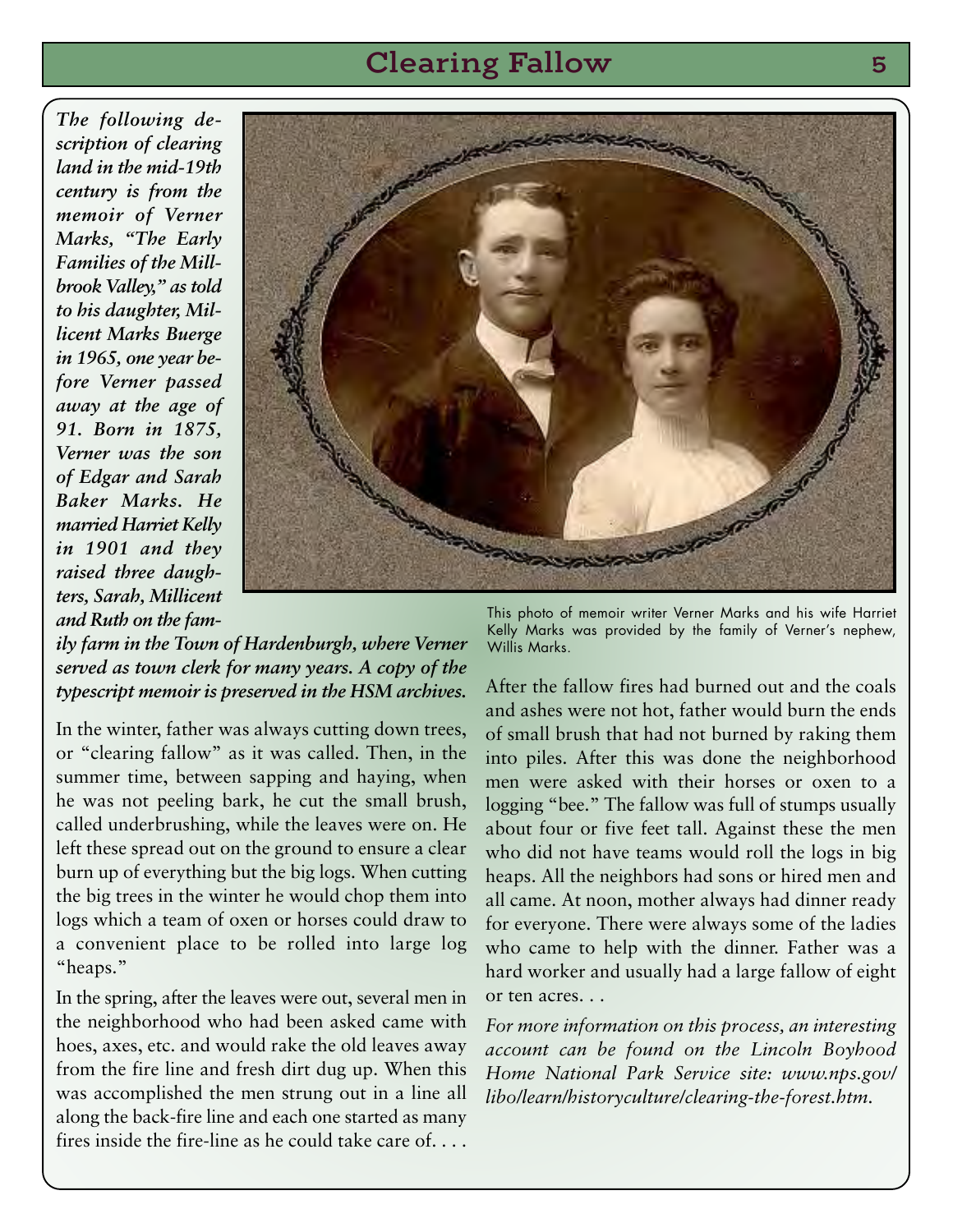How many times have you grumbled about the distance from here to there in the Catskills? Consider how aggravating and time consuming it was in the age of the horse. It almost put Middletown in an entirely new county.

Periodically In the 1840s, the state legislature considered petitions to consolidate parts of Delaware, Greene, and Schoharie Counties into a new county called Harrison. The goal was to create a small centralized unit including Delaware towns of Middletown and Roxbury; Greene towns of Ashland, Lexington (which at that time included Halcott), Prattsville, and Windham; and Schoharie towns of Blenheim, Conesville, Gilboa and Jefferson.

The New York State Assembly addressed petitions (for) and remonstrances (against) and then referred the matter to assemblymen from the three affected counties. The final effort, in 1849, was rejected by the committee on March 21, 1849. The select committee had the following to say:

"The reasons which have been assigned by the petitioners, why this application should be granted, are numerous and important, among the most prominent of which are the following:

"The distances from the towns above named to their county seats respectively are inconveniently great; the residents of those towns being unreasonably subjected to a serious expense of time, money, and labor, in order to discharge the portion of county business which their duties as citizens devolve upon them. . . from Middletown and Roxbury to their county seat, the distance is 24 and 26 miles respectively. (Thus) it imperative upon jurors and witnesses to travel on the Sabbath in order to reach them by the time of the opening of the several courts on Monday. For if they do not start until Monday morning, the courts are frequently detained, and parties are subjected to heavy expenses in consequence of the nonarrival of their witnesses. . .

"It would seem that the inconveniences resulting from distances are greatly enhanced by barriers which nature has erected between the towns proposed to be set off, and the places whither they are obliged to go for the purposes of doing their county business.

"We find the names of only 107 petitioners from the county of Delaware, and those from the town of Roxbury. We find only 134 remonstrants from the same county, and those from the town of Middletown. . . We are convinced that a large majority of the inhabitants of the town of Middletown are opposed to their being separated from Delaware. That county has now good public buildings, and if separated and placed in a new county, they must be taxed again for similar buildings. They are generally as near Delhi as Prattsville. A turn pike, which is also a stage route, passes through this town to Delhi, while there is none to Prattsville. They have a tri-weekly mail from Delhi, and but one a week from Prattsville. The convenience of this town is better promoted by their present position, than it would be by transferring it to the proposed new county.

"On the other hand, it is undoubtedly true, that many of the towns proposed to be taken, would be better accommodated than they now are. But we cannot recognize this as a sufficient reason for reducing the size of counties so small already as Delaware and Greene, and Schoharie in particular. There must always be some towns upon the borders of a county, and it will be impossible to bring every man within a few miles of his county seat, without more than doubling our present number of counties."

*This article is excerpted from Gerry Stoner's story on this interesting footnote to history which appeared in the Summer 2016 issue of the* Gilboa Quarterly.

## Genealogy Workshop April 6: "Where Do I Begin?"

Genealogist and Fairview Library Director Doris Warner will lead a workshop Saturday, April 6 at 1 p.m. at the library. HSM will sponsor this session (rescheduled from last September) for beginning family researchers to help you answer the question "Where do I

Balts nov 1 th 1864. tip, that That a little a present in Co. 13. 90 th hos from furitoritis resulting from gunshet runner J. R. Wales. m. Cand Say before

begin?" Doris will cover basic and sometimes overlooked sources for vital statistics, residency and personal information, and will offer tips on organizing your data and linking with other researchers following similar trails. HSM April 6 workshop.

Excerpt from the death certificate of Civil War soldier Thomas Elliott, an example of the less conventional sources of geneological information you can learn about in an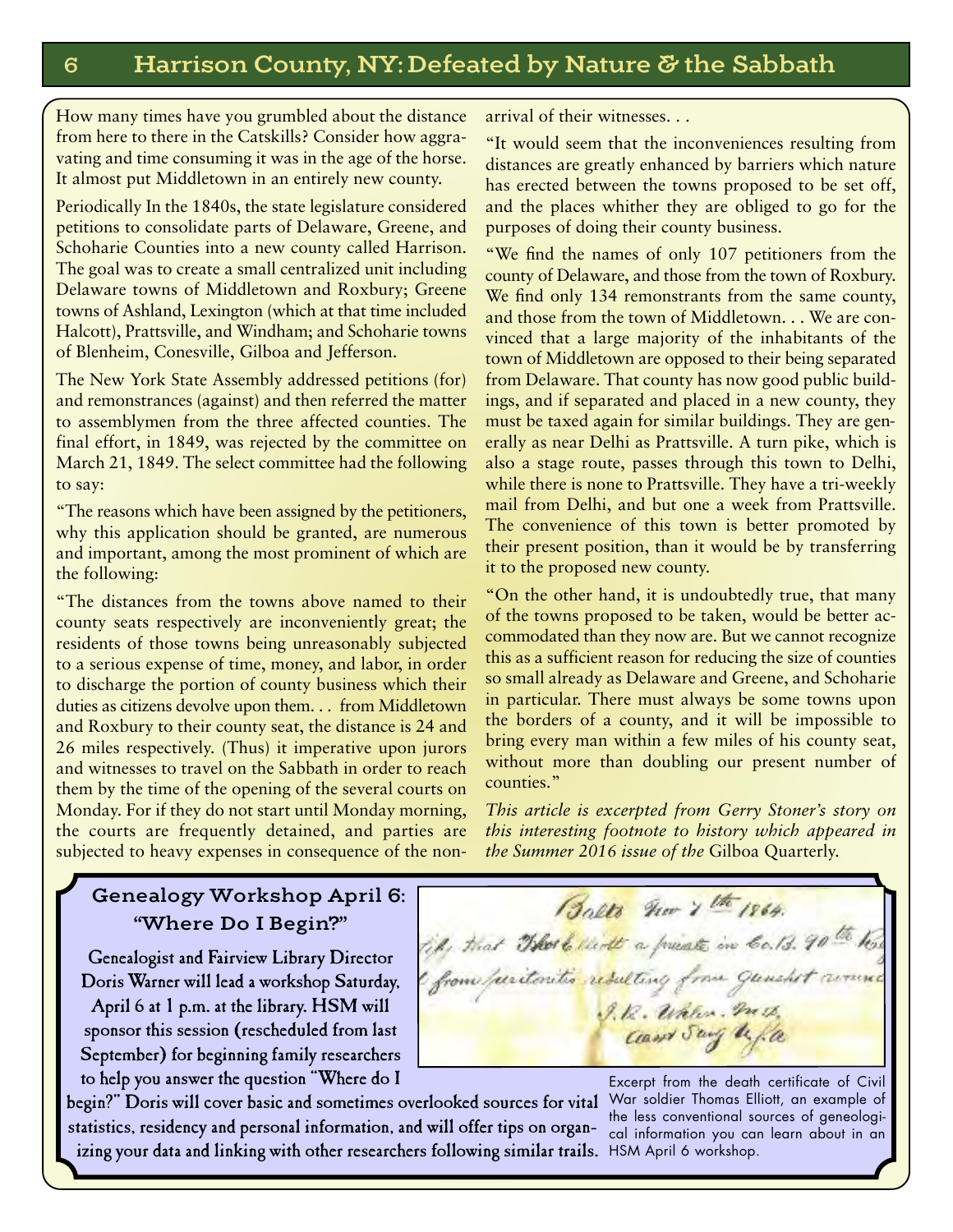## Headlines from Headquarters 7

# Campaign Update!

We are one-third of the way to our goal of \$350,000 to build an addition on the HSM hall to house a permanent archives facility for our collection of historic items. Pledges of \$50,000 have been received from New York State through Sen. James Seward; and from the Nicholas Juried Family Foundation. Delaware National Bank has pledged \$5,000 per year over the next three years. The Pasternak Family Foundation has generously contributed \$5,000. And 37 individual donors have contributed nearly \$20,000. They include ten families who have given more than \$1,000 each to join the Legacy Circle. A full listing of donors will appear in the next issue of The Bridge. Thank you one and all!

Young James Cronk (right) was the winner of "Walnut Street," a watercolor by Alix Travis that was raffled at our annual meeting October 27. James bought his raffle ticket at the Living History Cemetery Tour in Halcottsville in July. He is the son of Amy and Bob Cronk of Grand Gorge. Congratulations, James, and thank you, Alix!